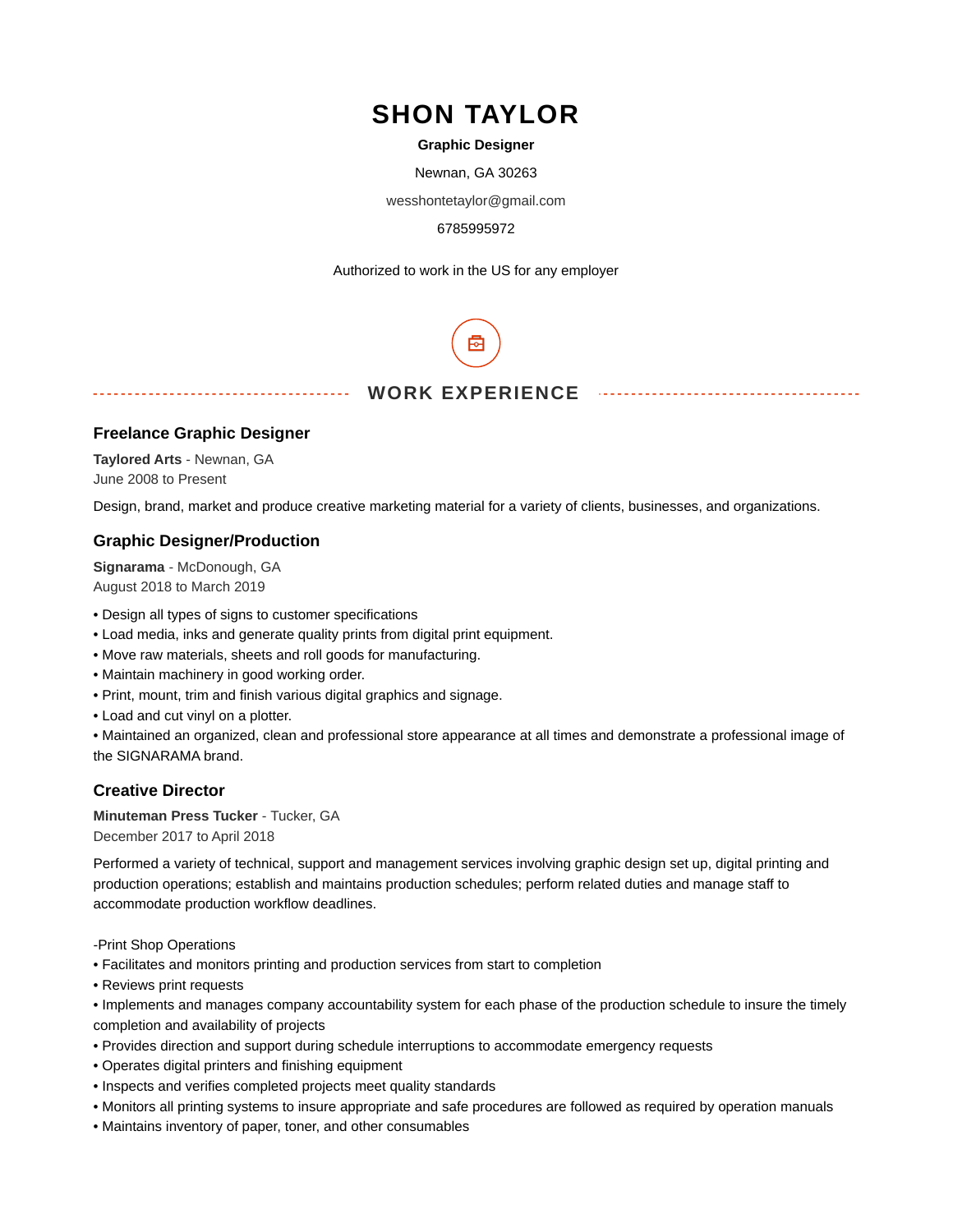- Preps final printed material for delivery to all client locations
- Performs other related duties commensurate with the requirements of the printing and production department.
- -Graphic File Prep/Design
- Creative file prep using customer supplied logos, ideas, concepts and digital art utilizing Adobe Suite (Photoshop, InDesign and Illustrator).

#### **Graphic Designer/Production Artist**

**Metal Morphosis Inc** - Atlanta, GA June 2010 to February 2013

- Advanced quickly to SR. Designer after starting as a paid intern.
- Edit Camera Raw images for company's catalog using /adobe Photoshop and InDesign
- Updated and maintained company's e-commerce website content and usability hosted through Volusions.com
- Created promotional e-marketing and print marketing material using Adobe Creative Suite
- Operated Universal Laser System to create custom 2D and 3D products and displays using CorelDrawX5

#### **Graphic Designer/Production Artist**

**Specialty Engravings and Trophies** - Suwanee, GA

January 2012 to June 2012

• Used Epilog and Gravotec Laser System to create custom displays, plaques and awards in a mixture of glass, wood and metals

• Create art files to sandblasted, color simulated for custom awards.

#### **Multimedia Specialist/ Designer**

**United States Army, Active Duty & National Guard** - United States and Aboad

June 2004 to May 2008

- Created numerous training of PowerPoint presentations on Army regulations, procedures, and policies.
- Created and painted murals to build company morale, and for a school during Hurricane Katrina disaster in Gulfport, MS
- Received Coin of Excellence from Division Commander for artistic achievements.
- Worked with Public Affairs office to keep garrison's website content up-to-date and user friendly.
- Use Universal Laser system to create 3D custom displays, plaques, awards, and signage in CorelDrawX3.
- Advanced to Project Manager; responsible for 200+ monthly queued projects and 75 soldiers
- Dealt directly with clients to ensure they received the best concept and the project was complete by the deadlines.



### **EDUCATION**

#### **BFA in Graphic Design**

**Art Institute of Atlanta** - Decatur, GA January 2010 to July 2011

#### **Certificate in Multimedia Illustration**

**Department of Defense Information School** - Fort Meade, MD January 2005 to June 2005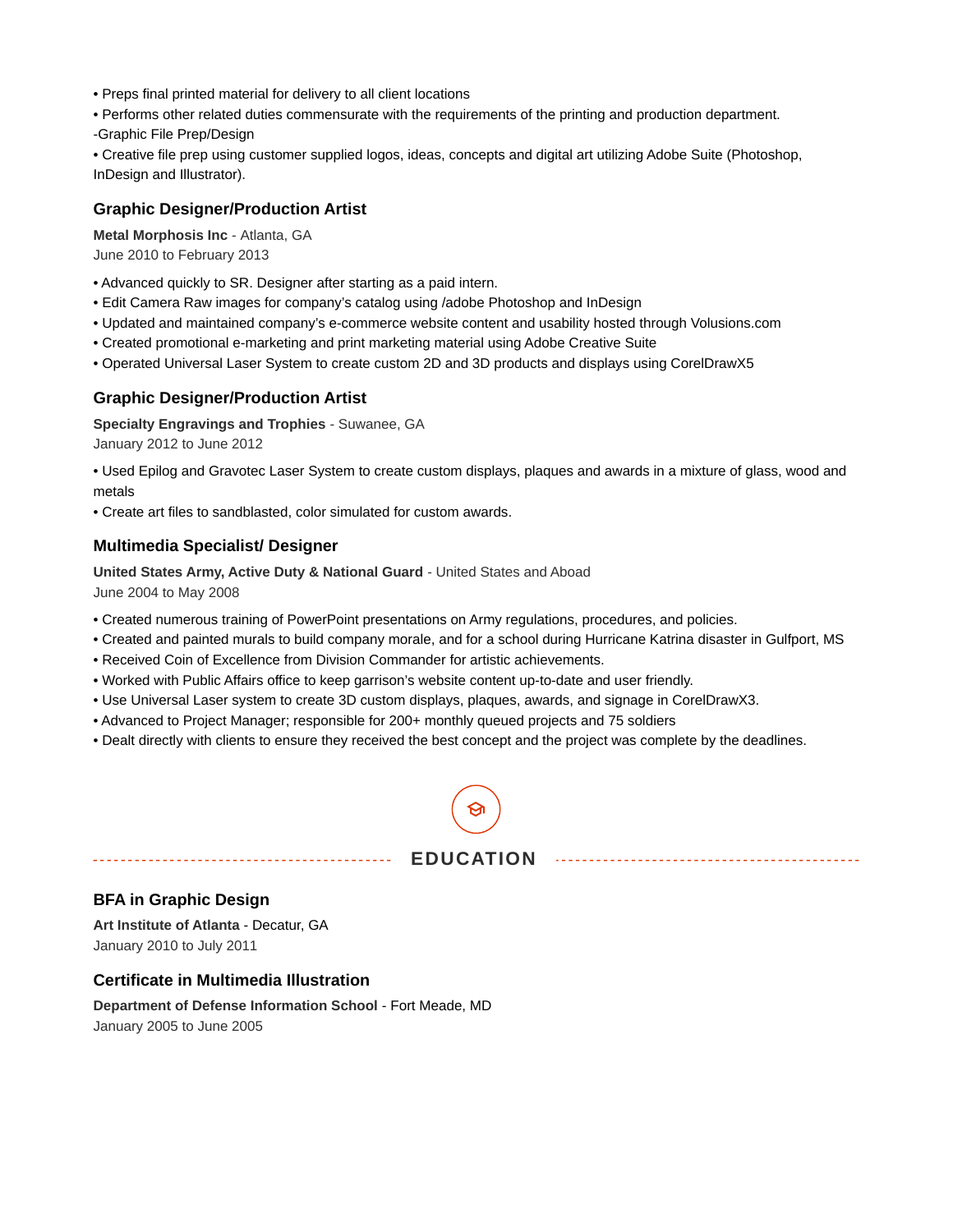

May 2019

Identifying differences in materials, following instructions, and detecting details among distracting information.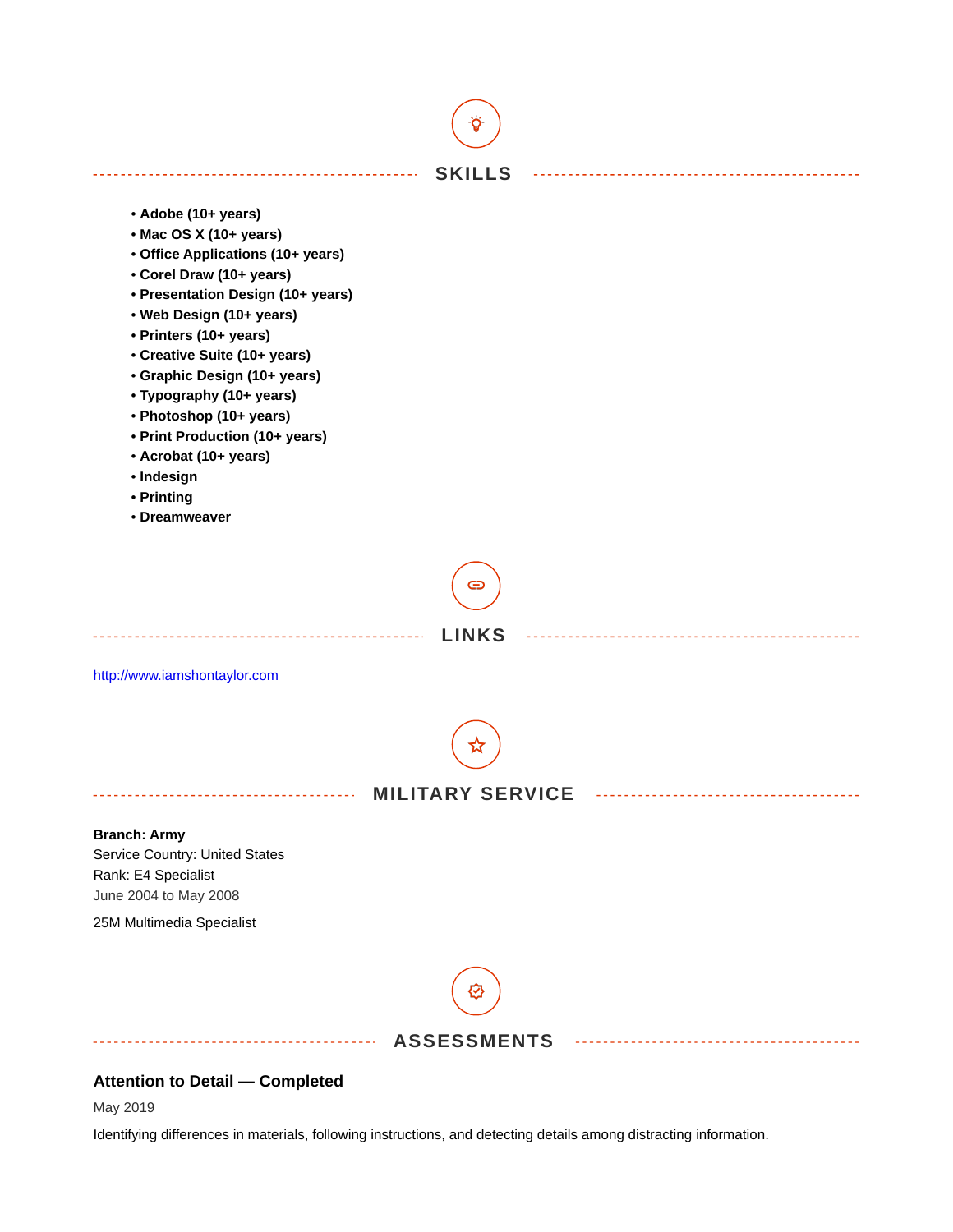Full results: [https://share.indeedassessments.com/share\\_to\\_profile/](https://share.indeedassessments.com/share_to_profile/c95483c3f741aa6f239ffa70eb5a7581eed53dc074545cb7) [c95483c3f741aa6f239ffa70eb5a7581eed53dc074545cb7](https://share.indeedassessments.com/share_to_profile/c95483c3f741aa6f239ffa70eb5a7581eed53dc074545cb7)

#### **Reliability — Highly Proficient**

April 2019

Measures a candidate's tendency to be dependable and come to work. Full results: [https://share.indeedassessments.com/share\\_to\\_profile/](https://share.indeedassessments.com/share_to_profile/6d137b6925c155238acfd311ba90d9feeed53dc074545cb7) [6d137b6925c155238acfd311ba90d9feeed53dc074545cb7](https://share.indeedassessments.com/share_to_profile/6d137b6925c155238acfd311ba90d9feeed53dc074545cb7)

#### **Social Media — Proficient**

October 2019

Creating content, communicating online, and building a brand's reputation. Full results: [https://share.indeedassessments.com/share\\_to\\_profile/](https://share.indeedassessments.com/share_to_profile/b3c21bc2d58c13dcf1a48e3db753bc49eed53dc074545cb7) [b3c21bc2d58c13dcf1a48e3db753bc49eed53dc074545cb7](https://share.indeedassessments.com/share_to_profile/b3c21bc2d58c13dcf1a48e3db753bc49eed53dc074545cb7)

#### **Graphic Design — Expert**

October 2019

Using graphic design techniques and producing visual media to communicate concepts. Full results: [https://share.indeedassessments.com/share\\_to\\_profile/](https://share.indeedassessments.com/share_to_profile/c332450ae70b4a9e983237393b930b86eed53dc074545cb7) [c332450ae70b4a9e983237393b930b86eed53dc074545cb7](https://share.indeedassessments.com/share_to_profile/c332450ae70b4a9e983237393b930b86eed53dc074545cb7)

#### **Graphic Design — Highly Proficient**

November 2019

Using graphic design techniques and producing visual media to communicate concepts. Full results: [https://share.indeedassessments.com/share\\_to\\_profile/](https://share.indeedassessments.com/share_to_profile/79f70e208d2950b7606c8a08fe09991deed53dc074545cb7) [79f70e208d2950b7606c8a08fe09991deed53dc074545cb7](https://share.indeedassessments.com/share_to_profile/79f70e208d2950b7606c8a08fe09991deed53dc074545cb7)

Indeed Assessments provides skills tests that are not indicative of a license or certification, or continued development in any professional field.



#### **American Institute of Graphic Arts (AIGA)**

January 2018 to Present

A Graphic Leader membership level in the AIGA, which is the national organization that regulates, innovates, and cultivates the standards and trends of Graphic Design



#### **PUBLICATIONS**

#### **Stop Buying Business Cards**

<https://mailchi.mp/11bbcffead8b/stop-wasting-time-and-money-with-business-cards-1829505> October 2019